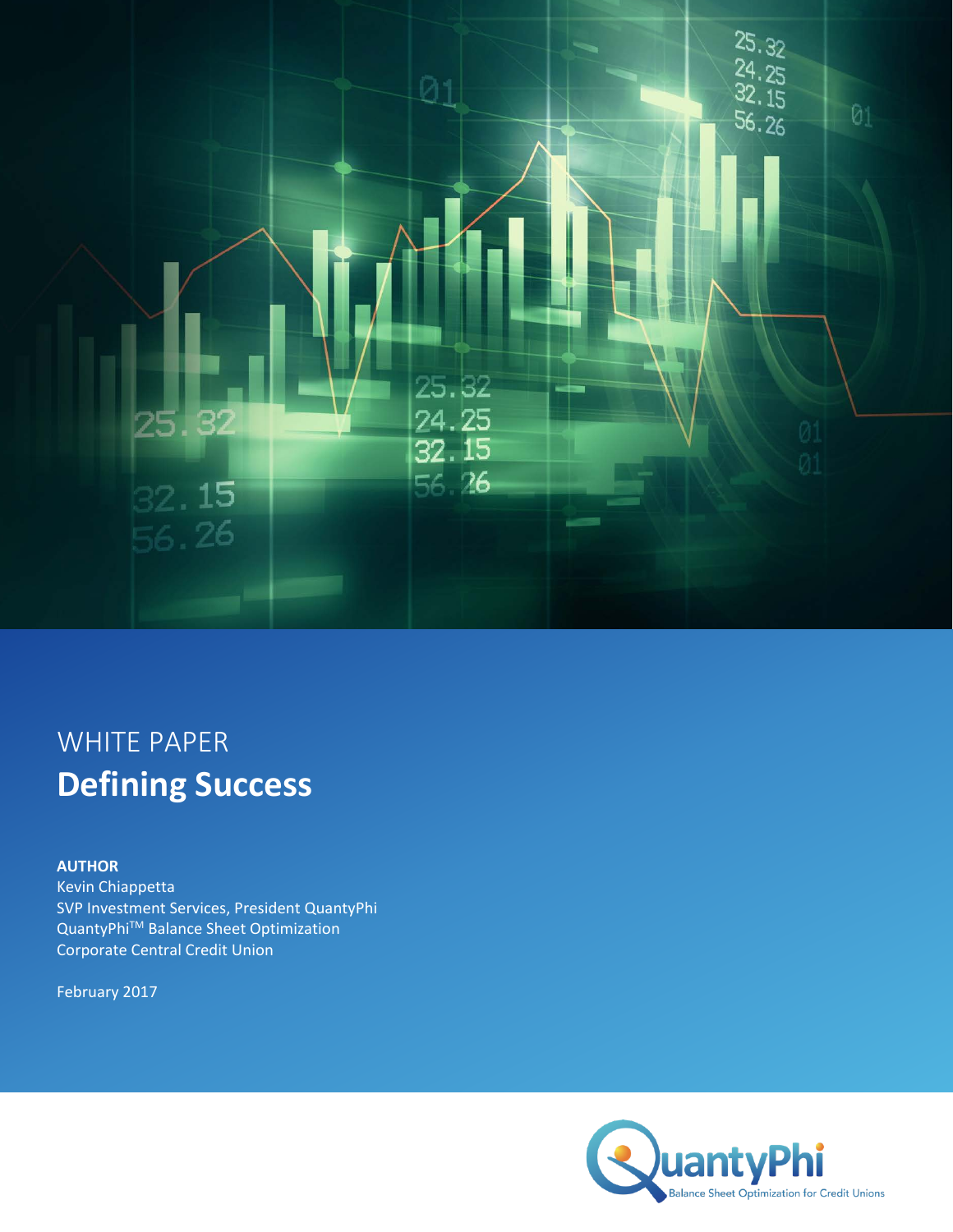If you're responsible for the decision-making process on your credit union investment portfolio, then it might make you wonder exactly how we define our success.

All too often the investment portfolio manager for credit unions views the investment portfolio as a separate entity with a unique set of risk characteristics, managed to the lowest risk possible and with no real method of measuring success. If the portfolio was adding to the total risk of the credit union, there was no method used to extract that information. To compound the problem, most managers are measured by comparing the portfolio yield to a peer group, other competitor or local group of managers without regard to the amount of risk taken to get the yield or any other factors that are relevant to the return of the portfolio.

In order to overcome these pitfalls, we suggest an investment manager take the time to build an appropriate investment portfolio benchmark.<sup>[1](#page-1-0)</sup> Before we decide on an appropriate benchmark, we have to understand exactly what a benchmark is, and what it is not.

Let's begin with what a benchmark is not. A benchmark is not an index. An index is defined as a specific security market. When comparing the performance of your personal 401(k) account to the S&P 500, you are comparing your skill as an investment manager to the performance of a market. This may be valid for a manager who is allowed to invest in the market, but for credit union investment managers this has the potential to lead to questionable decisions.

Most published fixed income indexes include several issues that are prohibited from inclusion in credit union portfolios by policy or regulation. Using these indexes as performance comparison can be similar to comparing apples to bowling balls.

A benchmark on the other hand, is used to define an objective of a portfolio and should be built with the constraints of the portfolio in mind. If a portfolio is restricted from investing in low-rated corporate bonds, for example, the benchmark should not be reflective of low-rated corporate bonds. By using a benchmark as our comparative tool, rather than an index, we can measure how much additional performance is added by the manager's skill since both the portfolio and the benchmark are built with the same constraints.

With the preference for a benchmark over an index, how do we decide what an appropriate benchmark is for the credit union portfolio? To answer this, let's first look at the makeup of a valid benchmark. According to C. Mitchell Conover, a benchmark should contain the following characteristics:

- Unambiguous
- Investable
- Measurable
- Appropriate
- Reflective of current opinions
- Specified in advance
- Accountable $2$

If we see the methods of building a benchmark we can begin to see the benefits to both the manager of the investment portfolio and those who supervise the portfolio manager. A benchmark that is measurable makes performance comparison rather easy. When specified in advance, both the portfolio manager and the supervisor have clear expectations of performance under various market conditions before the measurement period begins. This unambiguous definition defines both expected return and the acceptable risk agreed to by both parties. The challenge now is to construct a benchmark that encompasses each of these characteristics so we can quickly and easily measure success in the management of the investment portfolio. For credit unions especially, the task of building a benchmark is complicated with the presence of other assets on the balance sheet and the makeup of the liabilities that

<span id="page-1-0"></span> <sup>1</sup> This reading substantially draws upon "Market Indexes and Benchmarks" by C. Mitchell Conover, PhD, CFA, CIPM from the CFA Refresher Reading, 2016

<span id="page-1-1"></span><sup>&</sup>lt;sup>2</sup> "Market Indexes and Benchmarks" by C. Mitchell Conover, PhD, CFA, CIPM from the CFA Refresher Reading, 2016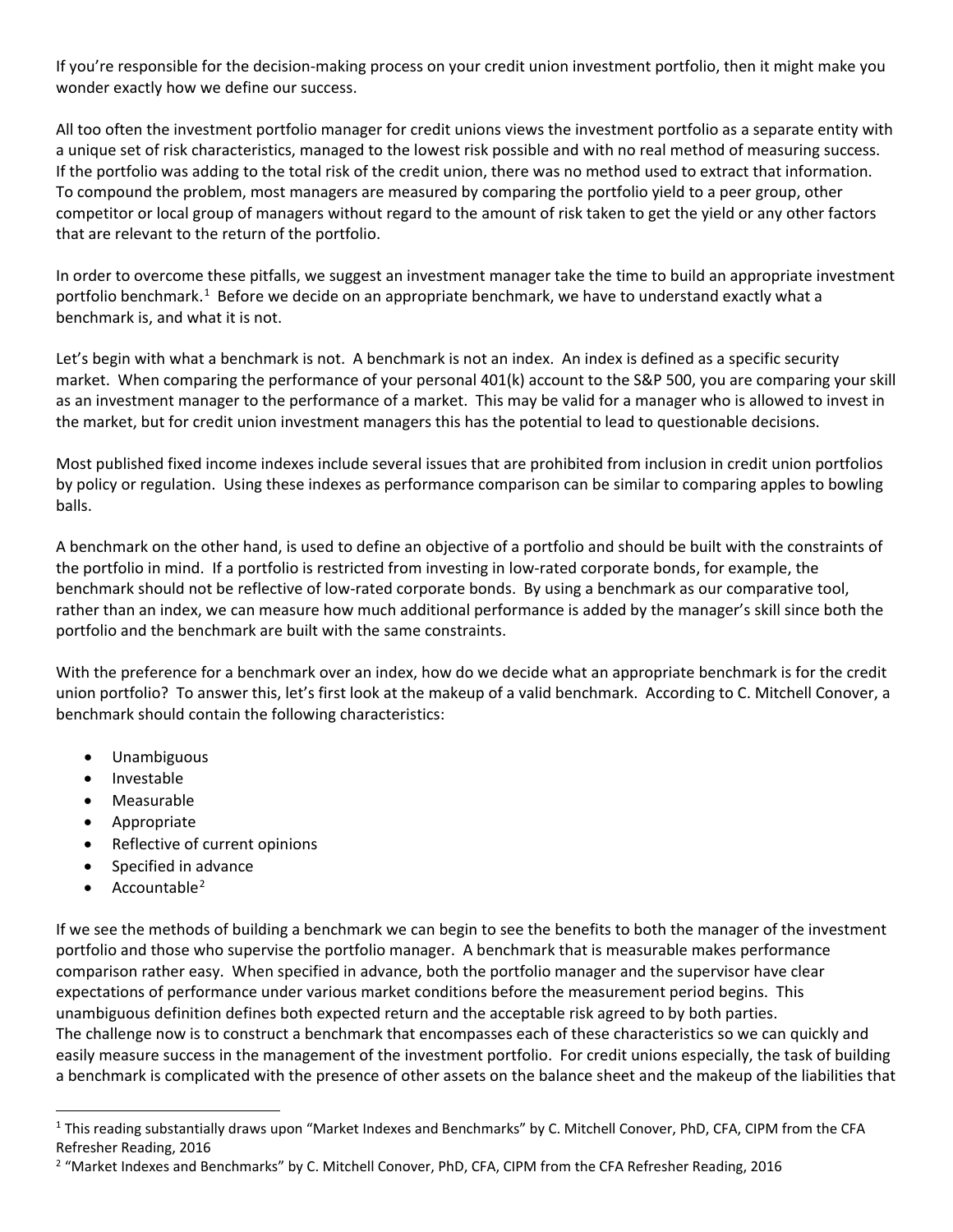fund the assets. The liabilities of the balance sheet are what will define the risks we can take with the assets. This is also known as a liability benchmark, or what we can use to accurately reflect the return required to meet future obligations. When we know the risk constraint we can measure the expected return from the securities. Also, we must build a benchmark that will allow the manager to assess the impact of each security on the performance of the balance sheet along with reviewing the performance of the investment manager within the credit union's risk constraints.

Both the loan assets and the liabilities have characteristics that house a level of risk that must be taken into consideration when building a benchmark for the investment portfolio. Fortunately, we have tools to measure the risk characteristics of all three balance sheet components; loans, investments and the liabilities that fund them. Our asset/liability management model is the perfect tool to gather the information necessary to construct an appropriate benchmark for the investment portfolio.

As financial institutions, we measure the current market value of our balance sheet along with the projected earnings from that balance sheet through the ALM process. We also measure these projected financial statements under various rate environments to see how we may be vulnerable to changes in the level of interest rates or the shape of the yield curve. This is standard risk management for a credit union. However, we rarely use this tool to develop a target for performance of any component of the balance sheet. If we use the asset /liability model to perform what-if type analysis, we can accomplish the task of building a benchmark for the investment portfolio that is custom built to the balance sheet.

With the tools at our disposal we can analyze the effect of various risk levels in the balance sheet on the outcome of our financial performance. Analyzing the financial performance under various scenarios using properly constructed benchmark investment portfolios allows management to see exactly how a balance sheet performs under various rate scenarios and shocks.

We have addressed the type of benchmark we need to use and the liability benchmark that will limit the risk we can take on the asset side of the balance sheet. We have addressed how to measure the benchmark with the income simulation procedure we use in our asset/liability modeling technique. Next we address the specifics of the benchmark.

The construction of a benchmark should abide by the seven previously mentioned characteristics. However, the benchmark must be more than these items. A benchmark should help evaluate the skills of the portfolio manager and allow the supervisory committee to establish the acceptable interest rate risk while projecting acceptable levels of expected return.

Let's address the first requirement, measuring a manager's skills. In order to determine if a manager is adding return within the risk constraint, it is preferable to measure against a portfolio benchmark that reflects a passive style. A passive investment style is one that requires no manager discretion. The style works under a set of rules, investment risk limits and predictable decisions. The most obvious example of the passive investment style for credit unions is the investment portfolio ladder. Under a ladder style a manager will place investment dollars over a variety of maturities with a targeted average maturity. As investments mature the proceeds are merely placed at the end of the ladder, or in areas of the ladder where there are no current investments. The average maturity of the ladder is meant to be constant so each decision is merely a balancing routine to bring the ladder back to its proper maturity. For a credit union, a ladder of simple, option free securities will work best.

By comparing the actual portfolio to a passive style like a ladder, the difference in portfolios becomes obvious. Additional returns gathered by adjusting weightings of the portfolio along the maturity spectrum, using different asset classes or other management discretion can be attributable to that - discretion.

We have now accomplished identifying the type of benchmark, the reason we want this type and what we should include in that benchmark. Our final task is to determine how to build this benchmark. For that we turn to the asset/liability model.